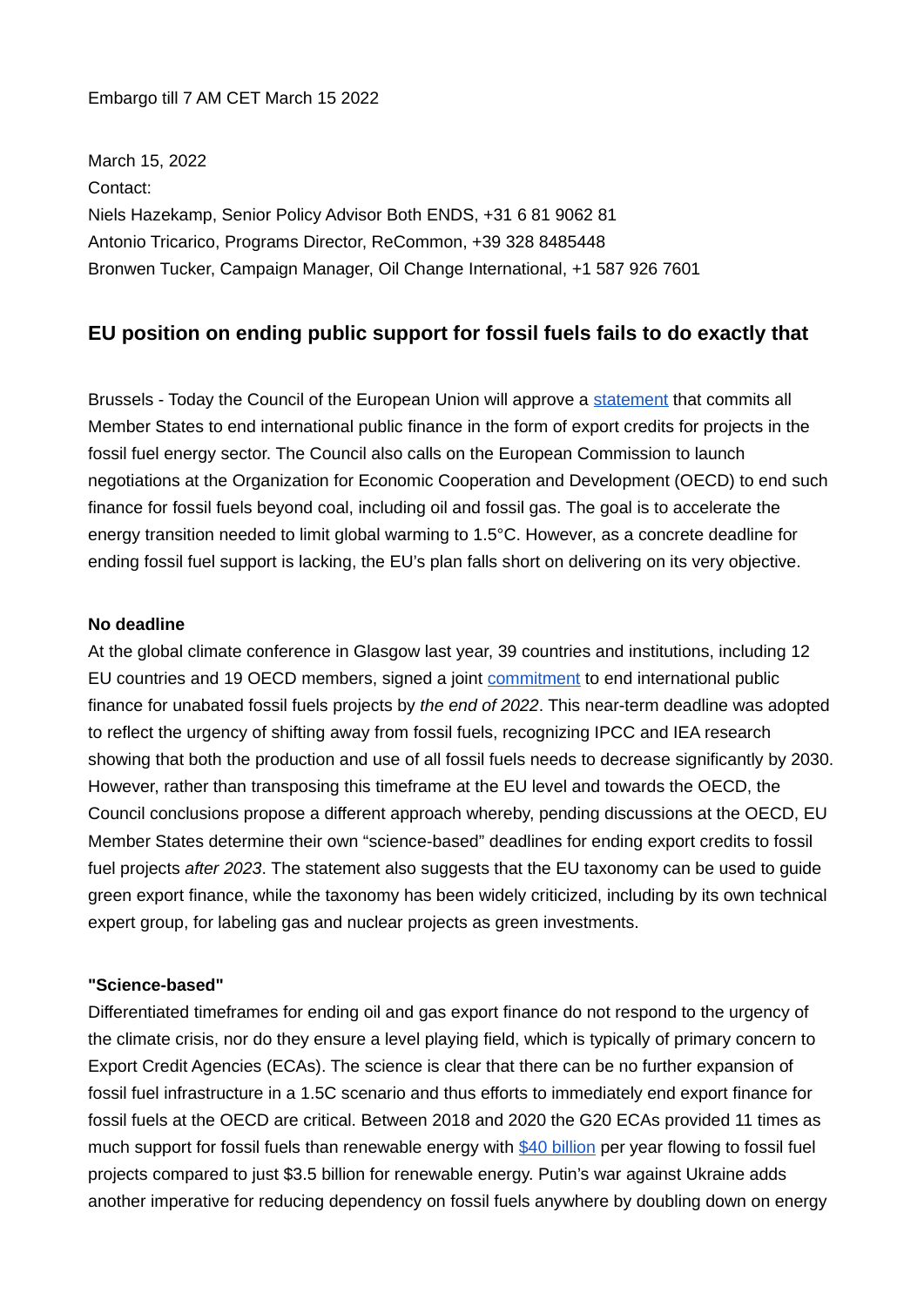efficiency and renewable energy solutions. Counter-intuitively, Russia was the second largest recipient of G20 international public finance for fossil fuels between 2018 and 2020.

ECA-watch, a network of civil society organizations from around the world, is calling on the Council and the OECD to ensure their efforts to align export finance with climate goals match the urgency of the climate crisis. This means adopting a 2022 deadline for ending oil and gas export finance, a deadline that 50% of OECD members have already signed onto.

Quotes from individual organizations:

Laurie van der Burg, Co-manager Global Public Finance at Oil Change International, says: "*While the window for securing a liveable planet is rapidly closing and Putin is waging a dirty, fossil fuelled war against the Ukraine, EU countries continue to prop up fossil fuel production with public money. The EU is right to bring the issue of restricting oil and gas export finance to the OECD after the progress that has been made with restricting coal finance, but time is of the essence. At COP26, one in two OECD members signed onto a 2022 deadline for ending public finance for fossil fuels. The EU's proposed differentiated timeframes for phasing out oil and gas export finance are inherently inconsistent with either climate or energy security objectives."*

Niels Hazekamp, Senior Policy Advisor at Both ENDS, says:

*"At COP26, 12 EU member states agreed to end their public support for fossil fuels by the end of 2022. It is disappointing that the EU as a whole does not follow suit. A concrete path and a deadline for phasing out fossil fuels, in line with the COP26 commitment, is nothing short of necessary. Leaving member states the leeway to procrastinate will seriously undermine the chances of limiting climate change to 1.5°C. "*

Anna-Lena Rebaud, Climate and Just Transition campaigner at Friends of the Earth France said: *"It is positive to see efforts by the European Union to push for an agreement on oil and gas at the OECD level, however we regret that Member States only agreed to adopt phase out policies by 2024 when it is clear we should have stopped fossil fuel expansion yesterday. We don't have the luxury of time and half measures. The fossil fuelled war against Ukraine reveals once more the vulnerability of our societies caused by our dependence on fossil fuels. It also reminds us that we build this dependence ourselves by investing billions each year in fossil fuel projects. It is past time governments stop all public support for fossil fuels."*

Regine Richter, energy and finance campaigner at urgewald, says:

"*In the accelerating climate crisis time is running out for baby steps to stop it. While a good initiative from the EU, the planned action needs to be quicker, bolder and with a clearly defined timeline."*